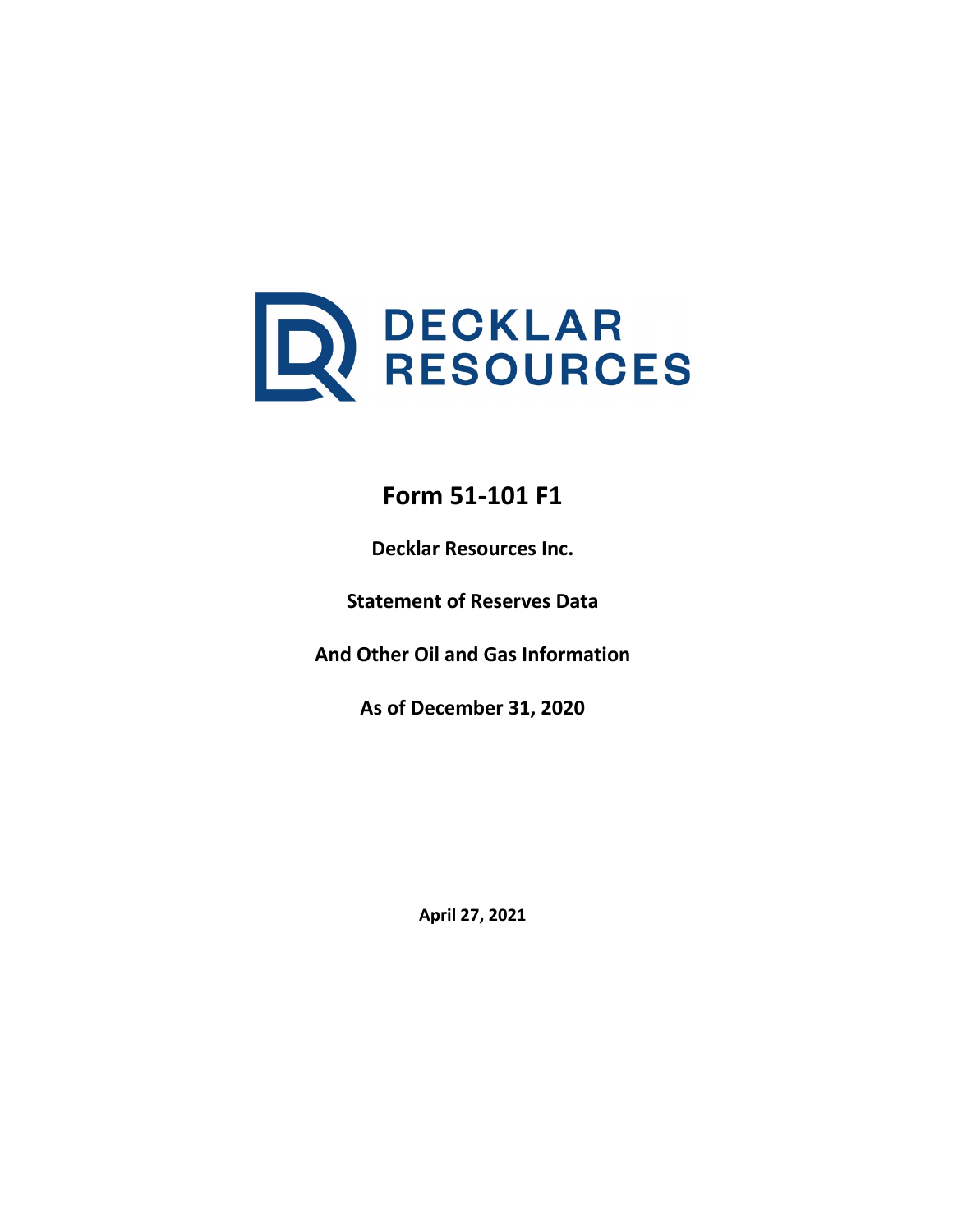# **Table of Contents**

|     | <b>LEGAL ADVISORIES</b>                                             | $\mathbf{2}$   |
|-----|---------------------------------------------------------------------|----------------|
|     | <b>ABBREVIATIONS</b>                                                | 3              |
|     | STATEMENT OF RESERVES DATA AND OTHER OIL AND GAS INFORMATION        | $\overline{4}$ |
| 1   | <b>Date of Statement</b>                                            | 4              |
| 2   | <b>Disclosure of Reserves Data</b>                                  | 4              |
| 3   | <b>Pricing Assumptions</b>                                          | 9              |
| 4   | <b>Reconciliations of Changes in Reserves</b>                       | 10             |
| 5   | <b>Additional Information Relating to Reserves Data</b>             | 11             |
| 5.1 | <b>Undeveloped Reserves</b>                                         | 11             |
| 5.2 | Significant Factors or Uncertainties                                | 12             |
| 5.3 | <b>Future Development Costs</b>                                     | 12             |
| 6   | <b>Other Oil and Gas Information</b>                                | 13             |
| 6.1 | Oil and Gas Properties and Wells                                    | 13             |
| 6.2 | Properties With No Attributed Reserves                              | 14             |
| 6.3 | <b>Forward Contracts</b>                                            | 14             |
| 6.4 | Additional Information Concerning Abandonment and Reclamation Costs | 14             |
| 6.5 | <b>Tax Horizon</b>                                                  | 14             |
| 6.7 | <b>Exploration and Development Activities</b>                       | 16             |
| 6.8 | <b>Production Estimates</b>                                         | 16             |
| 6.9 | <b>Production History</b>                                           | 16             |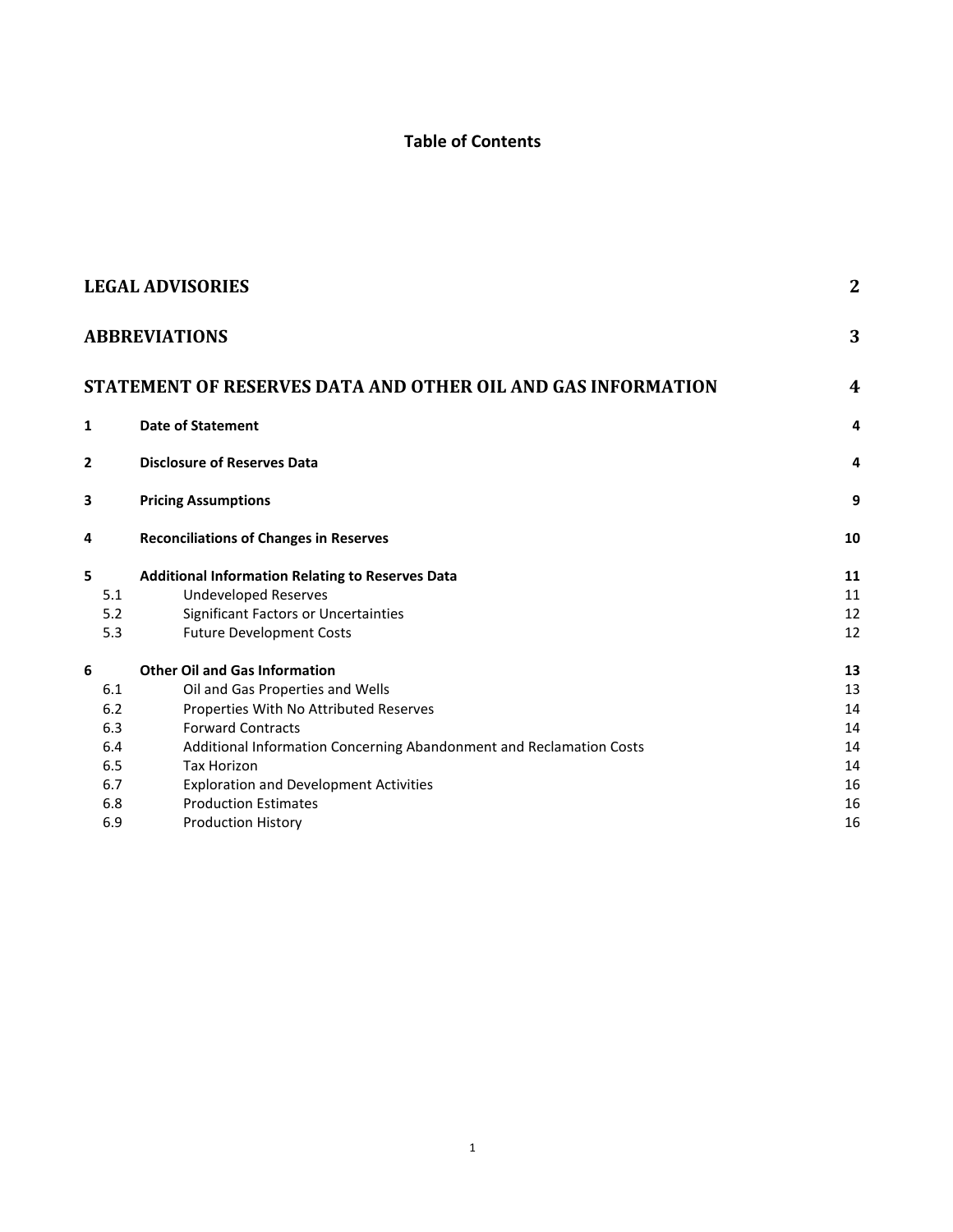### <span id="page-2-0"></span>**LEGAL ADVISORIES**

This Statement of Reserves Data contains forward-looking information within the meaning of applicable Canadian securities laws. Forward-looking information relates to future events or future performance and is based upon the Company's current internal expectations, estimates, projections, assumptions and beliefs. All information other than historical fact is forward-looking information. Information relating to "Reserves" is forward-looking as it involves the implied assessment, based on certain estimates and assumptions, that the Reserves exist in the quantities estimated and that they will be commercially viable to produce in the future. Words such as "plan", "expect", "project", "intend", "believe", "anticipate", "estimate", "may", "will", "potential", "proposed" and other similar words that convey certain events or conditions "may" or "will" occur are intended to identify forward-looking information. In particular, this Statement of Reserves Data contains forward-looking information, including among other places, under the headings "Pricing Assumptions", "Abandonment and Reclamation Costs", "Future Development Costs", "Tax Horizon", "Properties With No Attributed Reserves", "Exploration and Development Activities" and "Production Estimates". This forward-looking information includes but is not limited to, statements regarding: future net revenue; business strategy, plans and priorities; planned drilling, exploration and development activities; the quantity and development of Reserves; and other expectations, beliefs, plans, goals, objectives, assumptions, information and statements about possible future events, conditions, results of operations or performance.

The forward-looking information is based upon assumptions as to future commodity prices, currency exchange rates, inflation rates, well production rates, well drainage areas, success rates for future drilling and availability of labour and services. With respect to estimates of Reserves and resource volumes, a key assumption is the validity of the data used by McDaniel & Associates in their independent reserves evaluation and resource assessment. With respect to estimates of numbers of future wells to be drilled a key assumption is that geological and other technical interpretations performed by the Company's technical staff and consultants, which indicate that commercially economic Reserves can be recovered from the Company's oil and gas assets as a result of drilling such future wells, are valid.

Undue reliance should not be placed on forward-looking information, as there can be no assurance that the plans, intentions or expectations upon which they are based will occur. Although the Company believes that the expectations reflected in the forward-looking statements are reasonable, there can be no assurance that such expectations will prove to be correct. As a consequence, actual results may differ materially from those anticipated.

Forward-looking information necessarily involves both known and unknown risks associated with oil and gas exploration, production, transportation and marketing such as uncertainty of geological and technical data, imprecision of Reserves and resources estimates, operational risks, environmental risks, loss of market demand, general economic conditions affecting ability to access sufficient capital, changes in governmental regulation of the oil and gas industry and competition from others for scarce resources.

The foregoing list of risk factors is not exhaustive. Additional information on these and other risk factors that could affect operations or financial results are included in the Company's filing statements and in other reports filed with Canadian securities regulatory authorities. Forward looking information is based on estimates and opinions of management at the time the information is presented. The Company is not under any duty to update the forward-looking information after the date of this Statement of Reserves Data to conform such information to actual results or to changes in the Company's plans or expectations, except as otherwise required by applicable securities laws.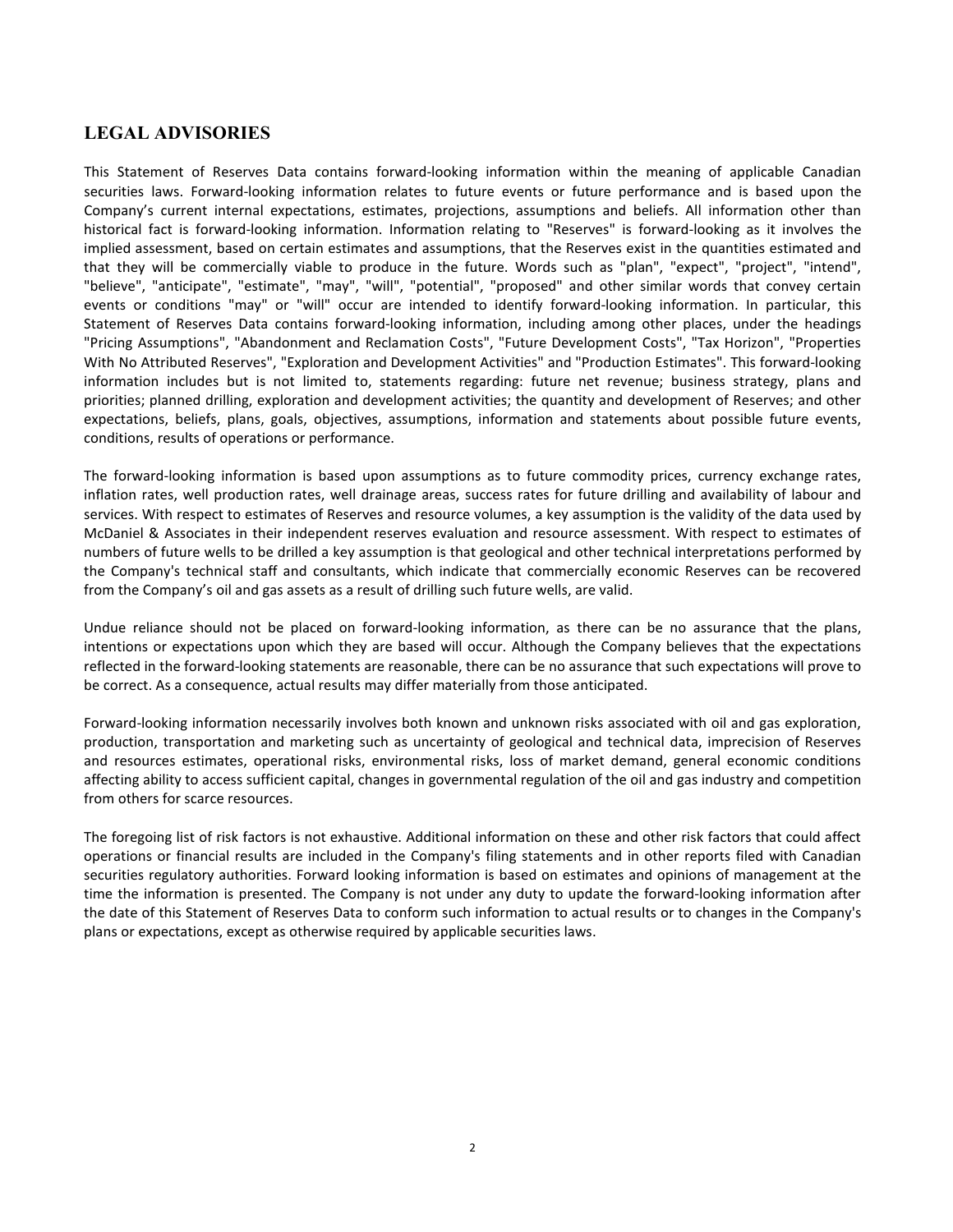# <span id="page-3-0"></span>**ABBREVIATIONS**

| hhl           | barrel                       |
|---------------|------------------------------|
| bopd          | barrels of oil per day       |
| Mbbl          | thousands of barrels of oil  |
| <b>MMbbls</b> | millions of barrels of oil   |
| Mscf          | thousand standard cubic feet |
| MMscf         | million standard cubic feet  |
| <b>NGLs</b>   | natural gas liquids          |
| \$000         | thousand US dollars          |
|               |                              |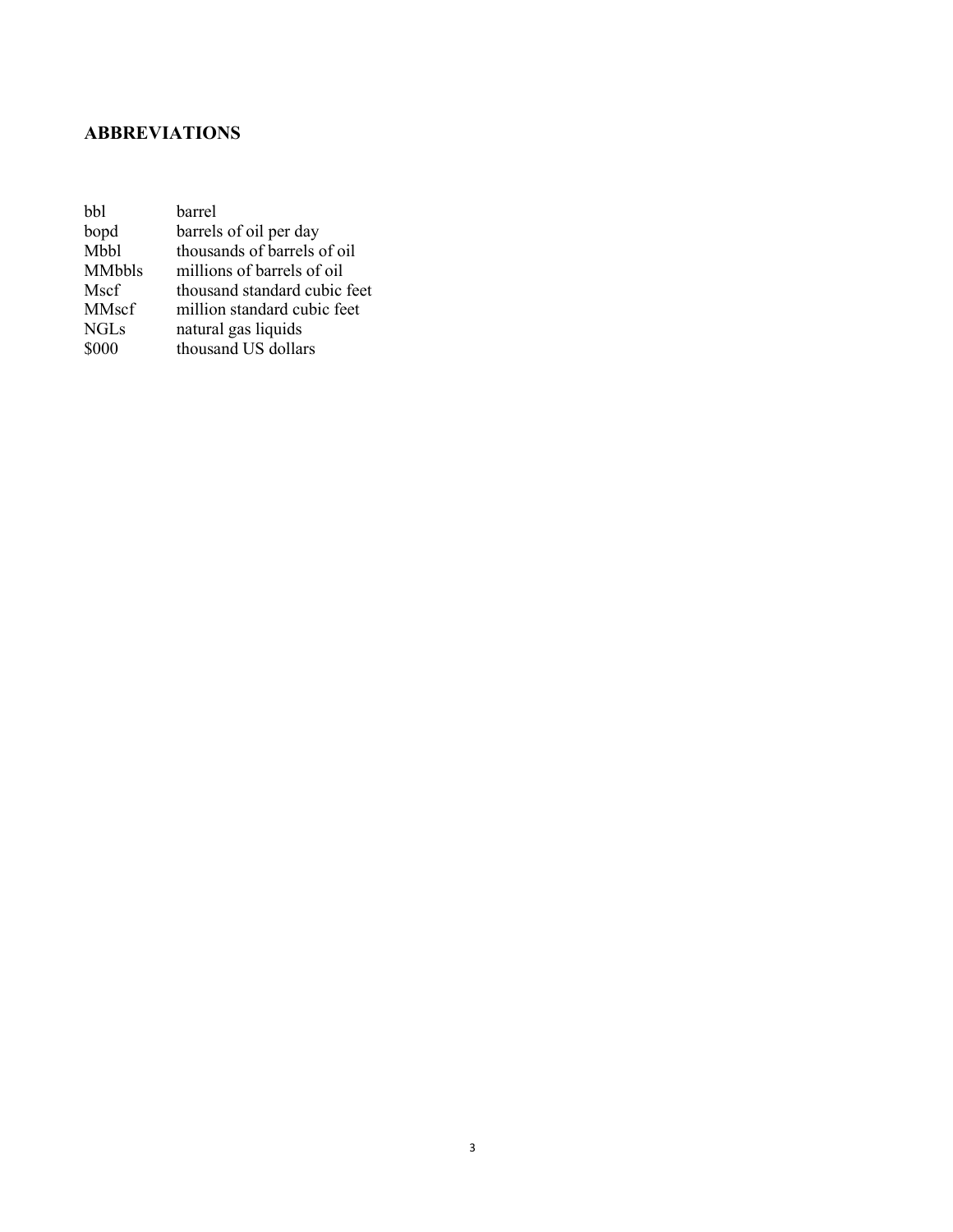### <span id="page-4-0"></span>**STATEMENT OF RESERVES DATA AND OTHER OIL AND GAS INFORMATION**

#### <span id="page-4-1"></span>**1 Date of Statement**

This statement of Reserves Data is dated April 29<sup>th</sup>, 2021 and was prepared on March 22, 2021. The effective date of the information provided herein is December 31, 2020.

#### <span id="page-4-2"></span>**2 Disclosure of Reserves Data**

Decklar Resources Inc., herein after referred to as "Decklar" or the "Company", has as of December 31, 2020 reserves relating entirely to the Company's participating interest in the Oza Field, its sole oil and gas property, located in Nigeria. Decklar currently has a Risk Service Agreement under which it funds near term development costs and receives a variable participating interest in the Oza Field.

For stating the Company's oil and gas reserves publicly, the Company retained the services of McDaniel & Associates Consultants Ltd. ("McDaniel"), who are independent qualified reserves evaluators appointed by the Company pursuant to NI 51-101, to conduct independent evaluations of all the Company's oil and gas properties. McDaniel has provided the Company with an evaluation (the "McDaniel Report") prepared in compliance with NI 51-101 in respect of the Company's oil and gas reserves as at December 31,2020.

The definitions of the various categories of reserves are those set out in NI 51-101 and in the Canadian Oil and Gas Evaluation Handbook ("COGEH"). The Company engaged McDaniel to provide an evaluation of the Company's proved, probable and possible reserves. The following are the definitions of proved, probable and possible reserves as set out in the COGEH:

"**proved reserves**" are those reserves that can be estimated with a high degree of certainty to be recoverable. It is likely that the actual remaining quantities recovered will exceed the estimated proved reserves. At least a 90% probability that the quantities actually recovered will equal or exceed the estimated proved reserves is the targeted level of certainty.

"**probable reserves**" are those additional reserves that are less certain to be recovered than proved reserves. It is equally likely that the actual remaining quantities recovered will be greater or less than the sum of the estimated proved plus probable reserves. At least a 50% probability that the quantities actually recovered will equal or exceed the sum of the estimated proved plus probable reserves is the targeted level of certainty.

"**possible reserves**" are those additional reserves that are less certain to be recovered than probable reserves. It is unlikely that the actual remaining quantities recovered will exceed the sum of the estimated proved plus probable plus possible reserves. At least a 10% probability that the quantities actually recovered will equal or exceed the sum of the estimated proved plus probable plus possible reserves is the targeted level of certainty.

It should not be assumed that the present worth of estimated future net revenue represents the fair market value of the reserves. There is no assurance that the forecast price and cost assumptions contained in the McDaniel Report will be attained and variances could be material. The reserves and revenue estimates set forth below are estimates only and the actual reserves and realized revenue may be greater or less than those calculated.

Unless otherwise stated herein all currency amounts indicated as "\$" in this Statement of Reserves Data are expressed in thousands of United States dollars ("USD").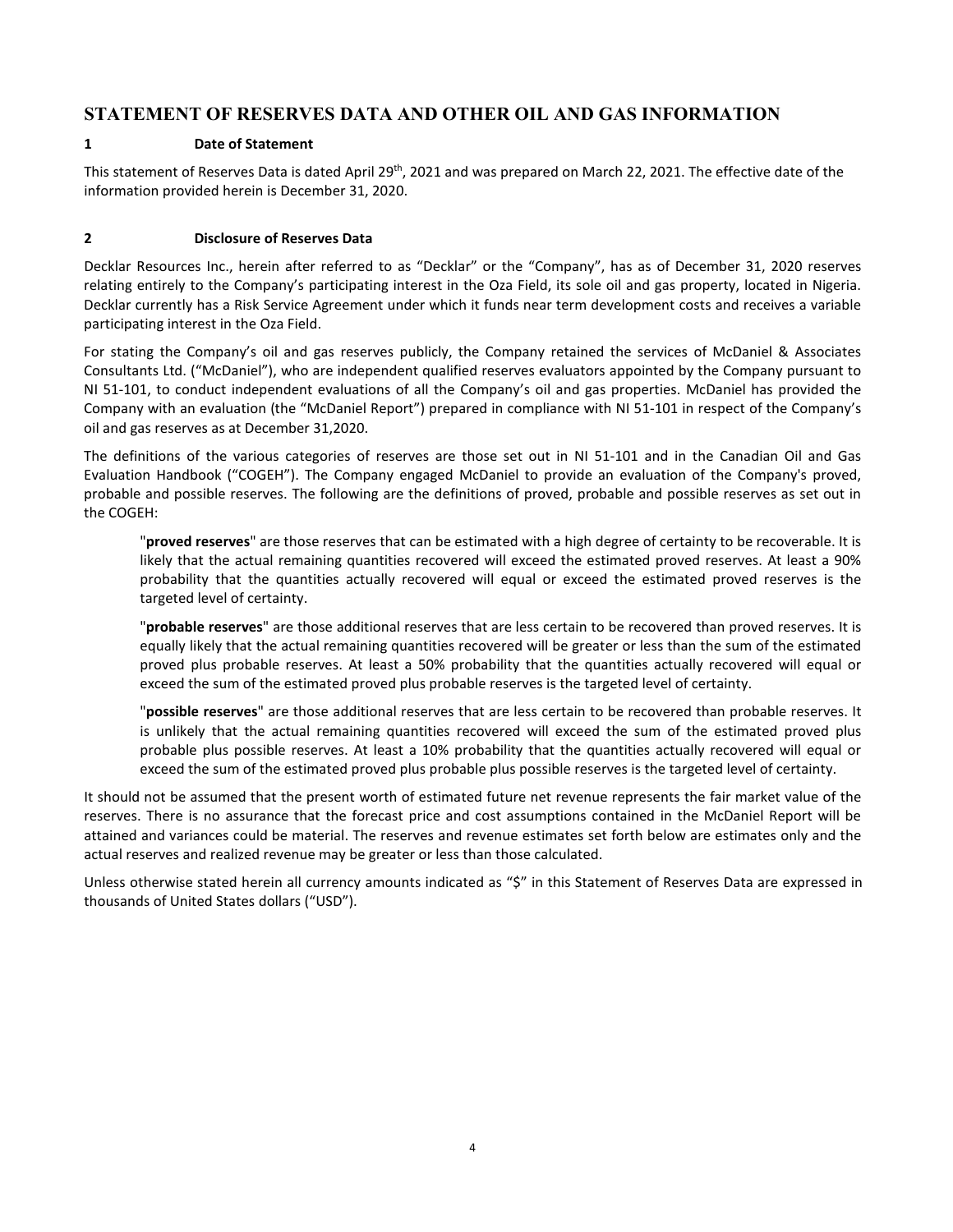The following table discloses, in the aggregate, the Company's gross and net proved, probable and possible reserves, estimated using forecast prices and costs, by product type.

|                                                             | Decklar's Interest in Reserves <sup>(1)(2)(3)</sup> |                             |                      |                    |                      |                    |                      |                    |  |  |
|-------------------------------------------------------------|-----------------------------------------------------|-----------------------------|----------------------|--------------------|----------------------|--------------------|----------------------|--------------------|--|--|
|                                                             |                                                     |                             |                      |                    | Conventional         |                    |                      |                    |  |  |
|                                                             |                                                     | <b>Light and Medium Oil</b> |                      | <b>Heavy Oil</b>   | <b>Natural Gas</b>   |                    | <b>Natural Gas</b>   |                    |  |  |
|                                                             |                                                     | (Mbbl)                      |                      | (Mbbl)             |                      | (MMscf)            |                      | Liquids (Mbbl)     |  |  |
|                                                             | Gross <sup>(4)</sup>                                | Net <sup>(5)</sup>          | Gross <sup>(4)</sup> | Net <sup>(5)</sup> | Gross <sup>(4)</sup> | Net <sup>(5)</sup> | Gross <sup>(4)</sup> | Net <sup>(5)</sup> |  |  |
| Nigeria                                                     |                                                     |                             |                      |                    |                      |                    |                      |                    |  |  |
| Proved developed producing                                  | 226                                                 | 215                         |                      |                    |                      |                    |                      |                    |  |  |
| Proved developed non-producing                              | 479                                                 | 455                         |                      |                    |                      |                    |                      |                    |  |  |
| Proved undeveloped                                          | 483                                                 | 459                         |                      |                    |                      |                    |                      |                    |  |  |
| Total proved reserves                                       | 1,187                                               | 1,129                       |                      |                    |                      |                    |                      |                    |  |  |
|                                                             | 723                                                 | 687                         |                      |                    |                      |                    |                      |                    |  |  |
| <b>Total Proved Plus Probable</b>                           | 1,910                                               | 1,816                       |                      |                    |                      |                    |                      |                    |  |  |
|                                                             | 819                                                 | 778                         |                      |                    |                      |                    |                      |                    |  |  |
| <b>Total Proved Plus Probable Plus</b><br>Possible Reserves | 2,729                                               | 2,594                       |                      |                    |                      |                    |                      |                    |  |  |
| Total                                                       |                                                     |                             |                      |                    |                      |                    |                      |                    |  |  |
| Proved developed producing                                  | 226                                                 | 215                         |                      |                    |                      |                    |                      |                    |  |  |
| Proved developed non-producing                              | 479                                                 | 455                         |                      |                    |                      |                    |                      |                    |  |  |
| Proved undeveloped                                          | 483                                                 | 459                         |                      |                    |                      |                    |                      |                    |  |  |
| Total proved reserves                                       | 1,187                                               | 1,129                       |                      |                    |                      |                    |                      |                    |  |  |
|                                                             | 723                                                 | 687                         |                      |                    |                      |                    |                      |                    |  |  |
| <b>Total Proved Plus Probable</b>                           | 1,910                                               | 1,816                       |                      |                    |                      |                    |                      |                    |  |  |
|                                                             | 819                                                 | 778                         |                      |                    |                      |                    |                      |                    |  |  |
| <b>Total Proved Plus Probable Plus</b><br>Possible Reserves | 2,729                                               | 2,594                       |                      |                    |                      |                    |                      |                    |  |  |

#### **SUMMARY OF OIL AND GAS RESERVES AS OF DECEMBER 31, 2020 (Forecast Prices & Costs)**

Notes:

(1) Totals may not add due to rounding.

(2) The definitions of the various categories of reserves and expenditures are those set out in NI 51-101 and COGEH.

(3) Fluid type is classified according to COGEH defined criteria, with 100% of Oza Field reserves being Light and Medium Oil

(4) "Gross" reserves refer to Decklar's participating interest share of the property gross reserves before deducting royalties owed to the government or third parties and before deducting income taxes or their equivalent.

(5) "Net" reserves refer to Decklar's participating interest share of the property gross reserves after deducting royalties owed to the government or third parties but before deducting income taxes or their equivalent.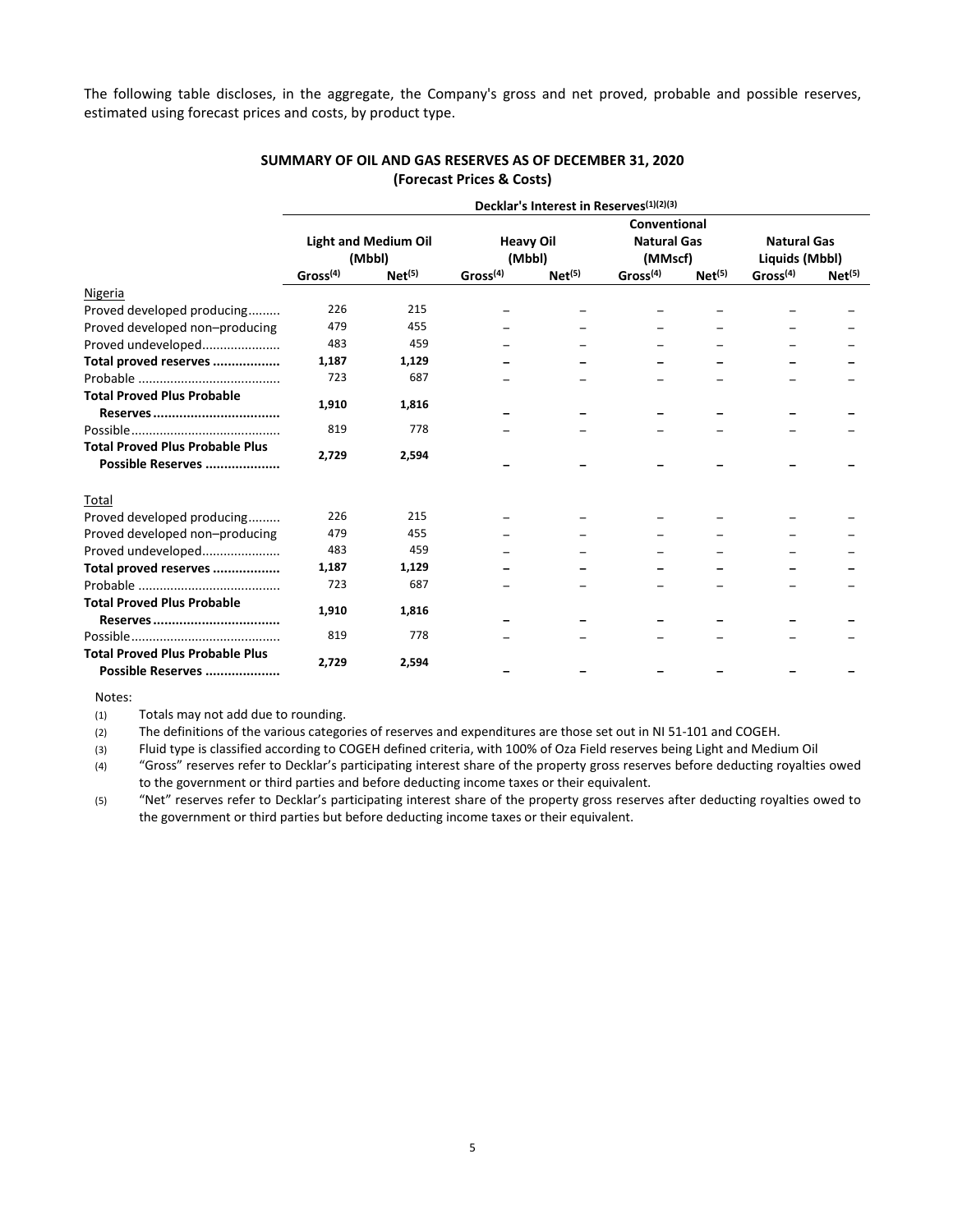The following table discloses, by country and in the aggregate, the net present value of the Decklar's future net revenue attributable to the reserves categories in the previous table, estimated using forecast prices and costs, before and after deducting future income tax expenses, and calculated without discount and using discount rates of 5%, 10%, 15% and 20%.

#### **NET PRESENT VALUE OF FUTURE NET REVENUE AS OF DECEMBER 31, 2020 (Forecast Prices & Costs)**

Unit Value<sup>(7)</sup>

|                                                             |        |        |                                            |        |        |          |                                                            |        |        |        | before     |
|-------------------------------------------------------------|--------|--------|--------------------------------------------|--------|--------|----------|------------------------------------------------------------|--------|--------|--------|------------|
|                                                             |        |        |                                            |        |        |          |                                                            |        |        |        | Income Tax |
|                                                             |        |        |                                            |        |        |          | Net Present Values of Future Net Revenue(1)(2)(3)(4)(5)(6) |        |        |        | Discounted |
|                                                             |        |        | Before Income Taxes Discounted at (%/year) |        |        |          | After Income Taxes Discounted at (%/year)                  |        |        |        | at         |
| <b>Reserves Category</b>                                    | 0      | 5      | 10                                         | 15     | 20     | $\Omega$ | 5                                                          | 10     | 15     | 20     | 10%/year   |
|                                                             | \$000  | \$000  | \$000                                      | \$000  | \$000  | \$000    | \$000                                                      | \$000  | \$000  | \$000  | \$/bbl     |
| Nigeria                                                     |        |        |                                            |        |        |          |                                                            |        |        |        |            |
| Proved developed producing                                  |        |        |                                            |        |        |          |                                                            |        |        |        |            |
| Proved developed non-<br>producing                          | 6,603  | 5,901  | 5,312                                      | 4,813  | 4,386  | 6,603    | 5,901                                                      | 5,312  | 4,813  | 4,386  | 11.67      |
| Proved undeveloped                                          | 6,477  | 5.274  | 4,342                                      | 3,608  | 3.024  | 6.477    | 5.274                                                      | 4,342  | 3,608  | 3,024  | 9.46       |
| Total Proved Reserves                                       | 13,080 | 11,175 | 9,654                                      | 8,422  | 7,410  | 13,080   | 11,175                                                     | 9,654  | 8,422  | 7,410  | 8.55       |
|                                                             | 17,649 | 14,271 | 11,766                                     | 9,865  | 8,394  | 17,649   | 14,271                                                     | 11,766 | 9,865  | 8,394  | 17.12      |
| <b>Total Proved Plus Probable</b><br>Reserves               | 30,729 | 25,446 | 21,420                                     | 18,287 | 15,804 | 30,729   | 25,446                                                     | 21,420 | 18,287 | 15,804 | 11.79      |
|                                                             | 17,482 | 13,683 | 11,000                                     | 9,045  | 7,581  | 17,482   | 13,683                                                     | 11,000 | 9,045  | 7,581  | 14.13      |
| <b>Total Proved Plus Probable</b>                           | 48,211 | 39,129 | 32,420                                     | 27,332 | 23,385 | 48,211   | 39,129                                                     | 32,420 | 27,332 | 23,385 | 12.50      |
| <b>Plus Possible Reserves</b>                               |        |        |                                            |        |        |          |                                                            |        |        |        |            |
| Total                                                       |        |        |                                            |        |        |          |                                                            |        |        |        |            |
| Proved developed producing                                  |        |        |                                            |        |        |          |                                                            |        |        |        |            |
| Proved developed non-<br>producing                          | 6,603  | 5,901  | 5,312                                      | 4,813  | 4,386  | 6,603    | 5,901                                                      | 5,312  | 4,813  | 4,386  | 11.67      |
| Proved undeveloped                                          | 6,477  | 5.274  | 4.342                                      | 3,608  | 3.024  | 6.477    | 5,274                                                      | 4,342  | 3,608  | 3,024  | 9.46       |
| Total Proved Reserves                                       | 13,080 | 11,175 | 9,654                                      | 8,422  | 7,410  | 13,080   | 11,175                                                     | 9,654  | 8,422  | 7,410  | 8.55       |
|                                                             | 17,649 | 14,271 | 11,766                                     | 9,865  | 8,394  | 17,649   | 14,271                                                     | 11,766 | 9,865  | 8,394  | 17.12      |
| <b>Total Proved Plus Probable</b><br>Reserves               | 30,729 | 25,446 | 21,420                                     | 18,287 | 15,804 | 30,729   | 25,446                                                     | 21,420 | 18,287 | 15,804 | 11.79      |
|                                                             | 17,482 | 13,683 | 11,000                                     | 9,045  | 7,581  | 17,482   | 13,683                                                     | 11,000 | 9,045  | 7,581  | 14.13      |
| <b>Total Proved Plus Probable</b><br>Plus Possible Reserves | 48,211 | 39,129 | 32,420                                     | 27,332 | 23,385 | 48,211   | 39,129                                                     | 32,420 | 27,332 | 23,385 | 12.50      |

Notes:

(1) Totals may not add due to rounding.

(2) The definitions of the various categories of reserves and expenditures are those set out in NI 51-101.

(3) Based on forecast prices and costs at January 1, 2021.

(4) Interest expenses and corporate overhead, etc. were not included.

(5) The net present values may not necessarily represent the fair market value of the reserves.

(6) The field operator pays income taxes on behalf of the joint venture prior to Decklar's participating interest allocation of net revenue, therefore the before and after-tax values are identical.

(7) Unit values are calculated using estimated net present value of future net revenue before income taxes using a discount rate of 10% and the Company net reserves.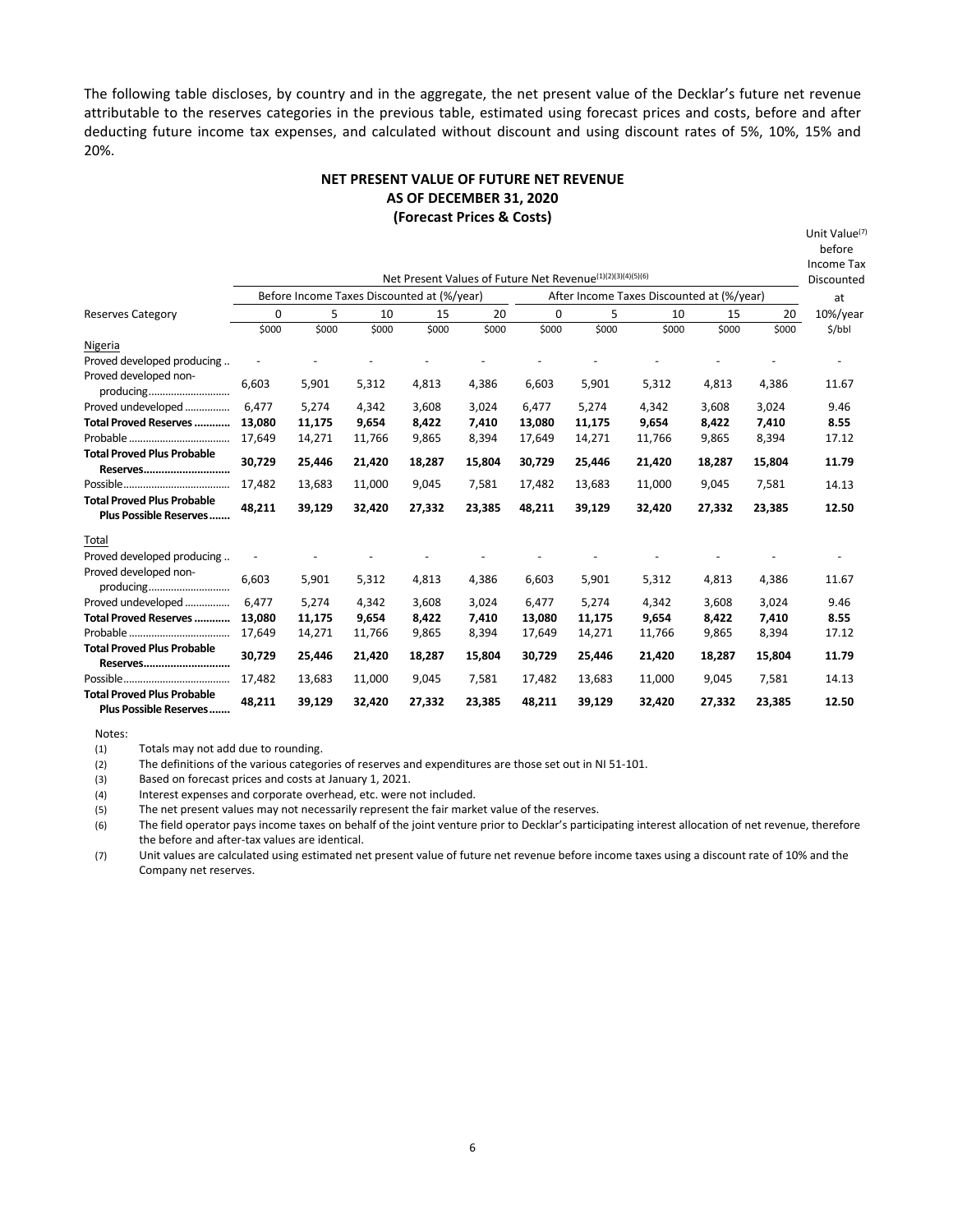The following table discloses, by country and in the aggregate, certain elements of the Company's future net revenue attributable to proved reserves, proved plus probable reserves and proved plus probable plus possible reserves, estimated using forecast prices and costs, and calculated without discount.

#### **TOTAL FUTURE NET REVENUE AS OF DECEMBER 31, 2020 (Undiscounted)**

|                                                                             |                        |                          |                         |           |             |                    | <b>Future Net</b>        |                          | <b>Future Net</b> |
|-----------------------------------------------------------------------------|------------------------|--------------------------|-------------------------|-----------|-------------|--------------------|--------------------------|--------------------------|-------------------|
|                                                                             |                        |                          |                         |           |             | Abandonment<br>and | Revenue<br><b>Before</b> |                          | Revenue<br>after  |
|                                                                             |                        |                          | Other                   | Operating | Development | Reclamation        | Income                   | Income                   | Income            |
| <b>Reserves Category</b>                                                    | Revenue <sup>(1)</sup> | Royalties <sup>(2)</sup> | Expenses <sup>(3)</sup> | Costs     | Costs       | Costs              | Taxes $(4)$              | <b>Taxes</b>             | Taxes             |
|                                                                             | \$000                  | \$000                    | \$000                   | \$000     | \$000       | \$000              | \$000                    | \$000                    | \$000             |
| Nigeria                                                                     |                        |                          |                         |           |             |                    |                          |                          |                   |
| <b>Total Proved</b><br>Reserves                                             | 63,714                 | 2,865                    | 1,583                   | 27,706    | 16,570      | 1,910              | 13,080                   | ۰.                       | 13,080            |
| <b>Total Proved Plus</b><br>Probable                                        | 96,673                 | 4,695                    | 2,386                   | 40,347    | 16,570      | 1,945              | 30,729                   | $\overline{\phantom{a}}$ | 30,729            |
| Reserves<br><b>Total Proved Plus</b><br>Probable Plus<br>Possible Reserves. | 140,171                | 6,997                    | 3,471                   | 62,978    | 16,570      | 1,945              | 48,211                   | ٠                        | 48,211            |
| Total                                                                       |                        |                          |                         |           |             |                    |                          |                          |                   |
| <b>Total Proved</b><br>Reserves                                             | 63,714                 | 2,865                    | 1,583                   | 27,706    | 16,570      | 1,910              | 13,080                   | $\overline{\phantom{a}}$ | 13,080            |
| <b>Total Proved Plus</b><br>Probable<br>Reserves                            | 96,673                 | 4,695                    | 2,386                   | 40,347    | 16,570      | 1,945              | 30,729                   | $\overline{\phantom{a}}$ | 30,729            |
| <b>Total Proved Plus</b><br>Probable Plus                                   | 140,171                | 6,997                    | 3,471                   | 62,978    | 16,570      | 1,945              | 48,211                   |                          | 48,211            |

Possible Reserves..

Notes:

(1) Totals may not add or subtract due to rounding.

(2) Royalties include government and overriding royalties

(3) Other Expenses include oil levies such as Niger Delta Development Fund and Education Tax

(4) The field operator pays income taxes on behalf of the joint venture prior to Decklar's participating interest allocation of net revenue, therefore the before and after-tax values are identical.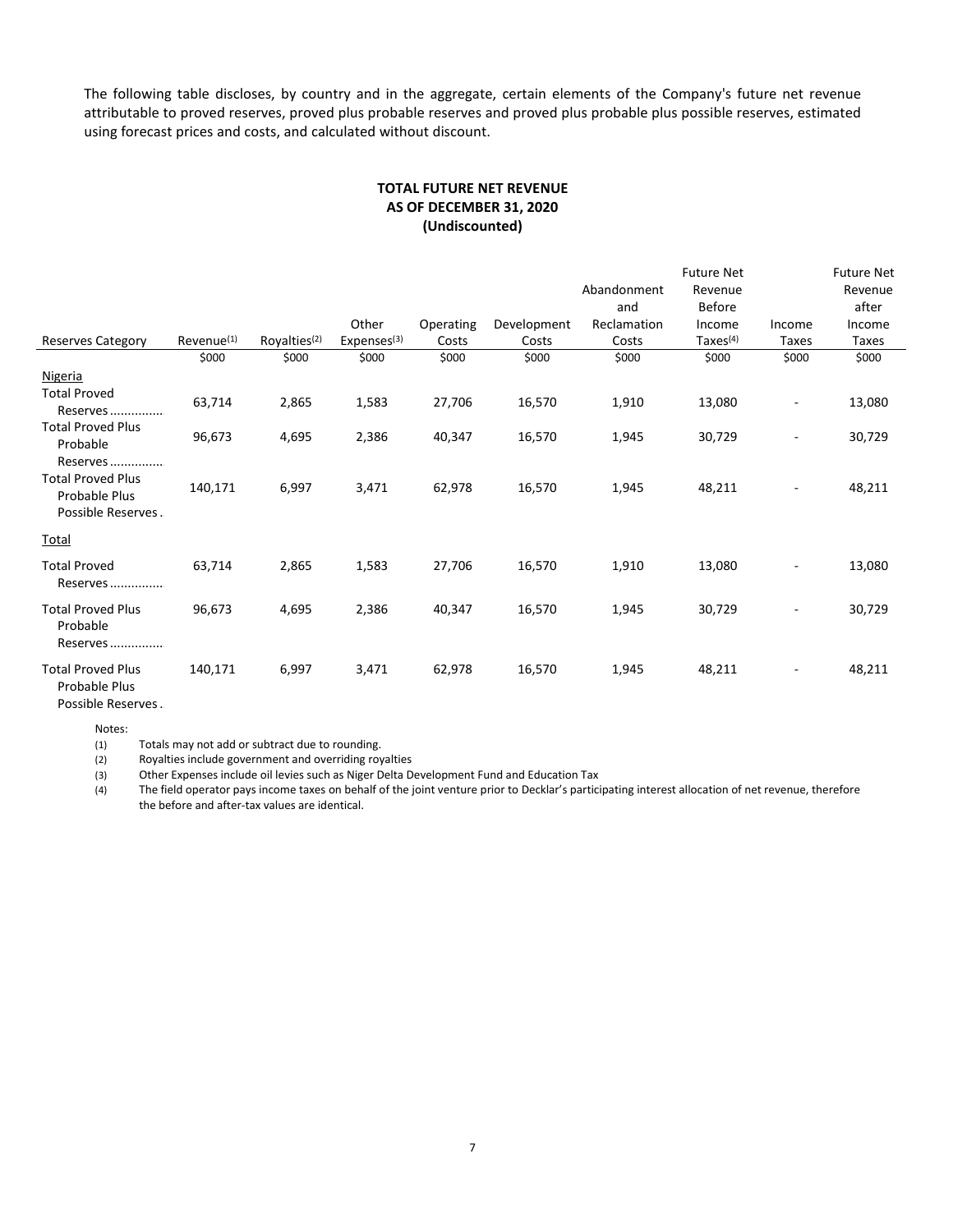The following table discloses, by production group, the net present value and the unit value of the Company's future net revenue attributable to its proved reserves, its proved plus probable reserves and its proved plus probable plus possible reserves, before deducting future income tax expenses, estimated using forecast prices and costs, and calculated using a 10% discount rate.

#### **NET PRESENT VALUE OF FUTURE NET REVENUE**

|                                             |                                 | Future Net Revenue before   |                           |
|---------------------------------------------|---------------------------------|-----------------------------|---------------------------|
|                                             |                                 | Income Taxes (Discounted at |                           |
| <b>Reserves Category</b>                    | <b>Production Group</b>         | 10%/Year)                   | Unit Value <sup>(1)</sup> |
|                                             |                                 | \$000                       | (S/bbl)                   |
|                                             | Heavy Oil                       | 9,654                       | 8.55                      |
|                                             | <b>Conventional Natural Gas</b> |                             |                           |
|                                             | Natural Gas Liquids             |                             |                           |
|                                             | <b>Total</b>                    | 9,654                       | 8.55                      |
| Proved Plus Probable Reserves               | Light and Medium Crude Oil      | 21,420                      | 11.79                     |
|                                             | Heavy Oil                       |                             |                           |
|                                             | <b>Conventional Natural Gas</b> |                             |                           |
|                                             | Natural Gas Liquids             |                             |                           |
|                                             | Total                           | 21,420                      | 11.79                     |
| Proved Plus Probable Plus Possible Reserves | Light and Medium Crude Oil      | 32,420                      | 12.50                     |
|                                             | Heavy Oil                       |                             |                           |
|                                             | <b>Conventional Natural Gas</b> |                             |                           |
|                                             | Natural Gas Liquids             |                             |                           |
|                                             | Total                           | 32,420                      | 12.50                     |

Notes:

(1) Unit values are calculated using estimated net present value of future net revenue before income taxes using a discount rate of 10% and the Company net reserves. Unit values are presented on a \$/bbl basis for crude oil reserves.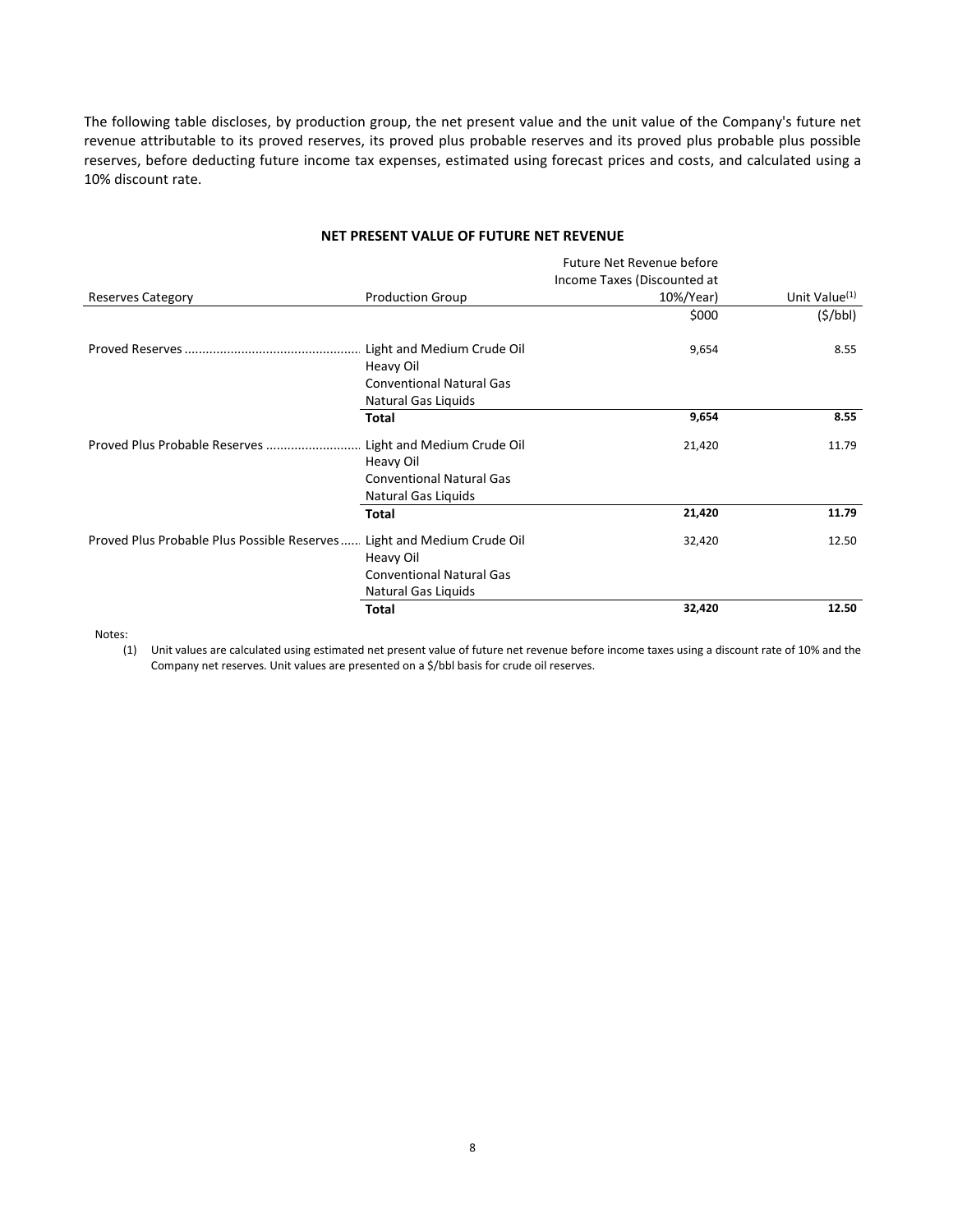#### <span id="page-9-0"></span>**3 Pricing Assumptions**

The following table sets forth the benchmark reference prices as at December 31, 2020, provided by McDaniel which were McDaniel's then current forecast prices at the effective date of the McDaniel Report. There were no crude sales in the year 2020 therefore no actual crude oil sales price for the year is reported.

| Year | Brent Crude Oil      | Price differential(2) | Sales Oil Price <sup>(2)</sup> |                        |
|------|----------------------|-----------------------|--------------------------------|------------------------|
|      | Price <sup>(1)</sup> | (Oza, Nigeria)        | (Oza, Nigeria)                 | <b>Inflation Rates</b> |
|      | (S/bbl)              | (S/bbl)               | (S/bbl)                        | $(\%$ /Year)           |
|      | 49.50                | 5.96                  | 43.54                          | 2.00                   |
|      | 53.55                | 6.08                  | 47.47                          | 2.00                   |
|      | 54.62                | 6.20                  | 48.42                          | 2.00                   |
|      | 55.71                | 6.32                  | 49.39                          | 2.00                   |
|      | 56.83                | 6.45                  | 50.38                          | 2.00                   |
|      | 57.96                | 6.58                  | 51.38                          | 2.00                   |
|      | 59.12                | 6.71                  | 52.41                          | 2.00                   |
|      | 60.31                | 6.85                  | 53.46                          | 2.00                   |
|      | 61.51                | 6.98                  | 54.53                          | 2.00                   |
|      | 2%                   | 2%                    | 2%                             | 2.00                   |

Notes:

(1) Brent price forecast based on the McDaniel January 1, 2021 price forecast.

**(2)** The price differential adjusts for quality differential, transportation tariffs and marketing fees.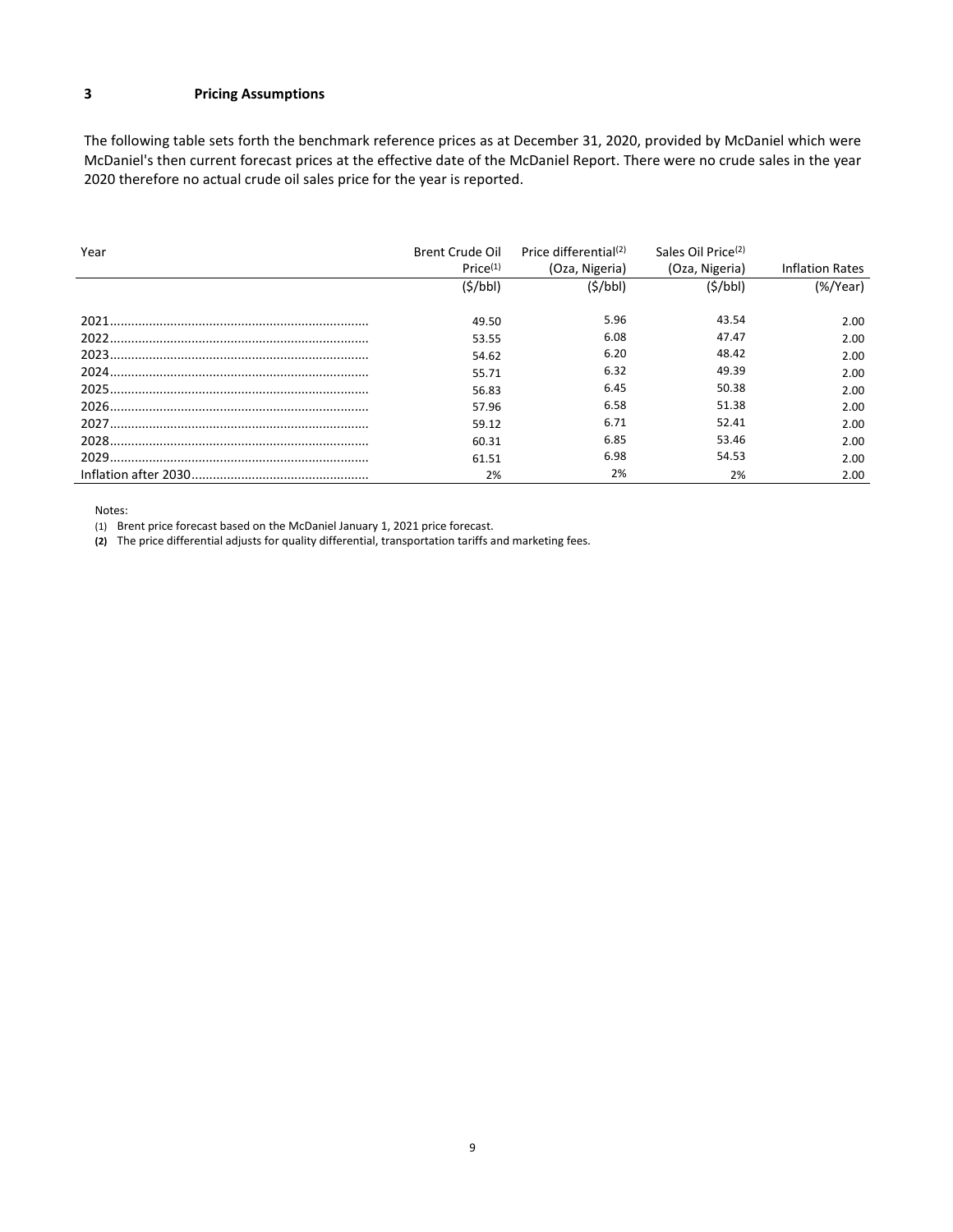#### <span id="page-10-0"></span>**4 Reconciliations of Changes in Reserves**

The following table provides a reconciliation of Decklar's gross reserves between December 31, 2019 to December 31, 2020 based on forecast prices and costs.

| Light and Medium                  |        |            |                    |        |                  |                    | <b>Conventional Natural Gas</b> |          |                    |
|-----------------------------------|--------|------------|--------------------|--------|------------------|--------------------|---------------------------------|----------|--------------------|
| Nigeria (and Total)               |        | Oil (Mbbl) |                    |        | Heavy Oil (Mbbl) |                    |                                 | (MMscf)  |                    |
|                                   |        |            |                    |        |                  |                    |                                 |          |                    |
|                                   |        |            | <b>Total Gross</b> |        |                  | <b>Total Gross</b> |                                 |          | <b>Total Gross</b> |
|                                   | Gross  | Gross      | Proved plus        | Gross  | Gross            | Proved plus        | Gross                           | Gross    | Proved plus        |
|                                   | Proved | Probable   | Probable           | Proved | Probable         | Probable           | Proved                          | Probable | Probable           |
| Opening balance <sup>(1)(2)</sup> |        |            |                    |        |                  |                    |                                 |          |                    |
| December 31, 2019                 |        |            |                    |        |                  |                    |                                 |          |                    |
| Plus:                             |        |            |                    |        |                  |                    |                                 |          |                    |
| Extensions                        |        |            |                    |        |                  |                    |                                 |          |                    |
| Improved recovery                 |        |            |                    |        |                  |                    |                                 |          |                    |
| <b>Technical revisions</b>        |        |            |                    |        |                  |                    |                                 |          |                    |
| <b>Discoveries</b>                |        |            |                    |        |                  |                    |                                 |          |                    |
| Acquisitions                      | 1,187  | 723        | 1,190              |        | ٠                | ٠                  |                                 |          |                    |
| Less:                             |        |            |                    |        |                  |                    |                                 |          |                    |
| <b>Dispositions</b>               |        |            |                    |        |                  |                    |                                 |          |                    |
| <b>Economic factors</b>           |        |            |                    |        |                  |                    |                                 |          |                    |
| Production                        |        |            |                    |        |                  |                    |                                 |          |                    |
| Ending balance-                   |        |            |                    |        |                  |                    |                                 |          |                    |
| December 31, 2020                 | 1,187  | 723        | 1,190              |        |                  |                    |                                 |          |                    |

Notes:

(1) Gross reserves are based on the Company's participating interest.

(2) Reserves reconciliation for year ended December 31, 2020 was based on forecast prices and costs.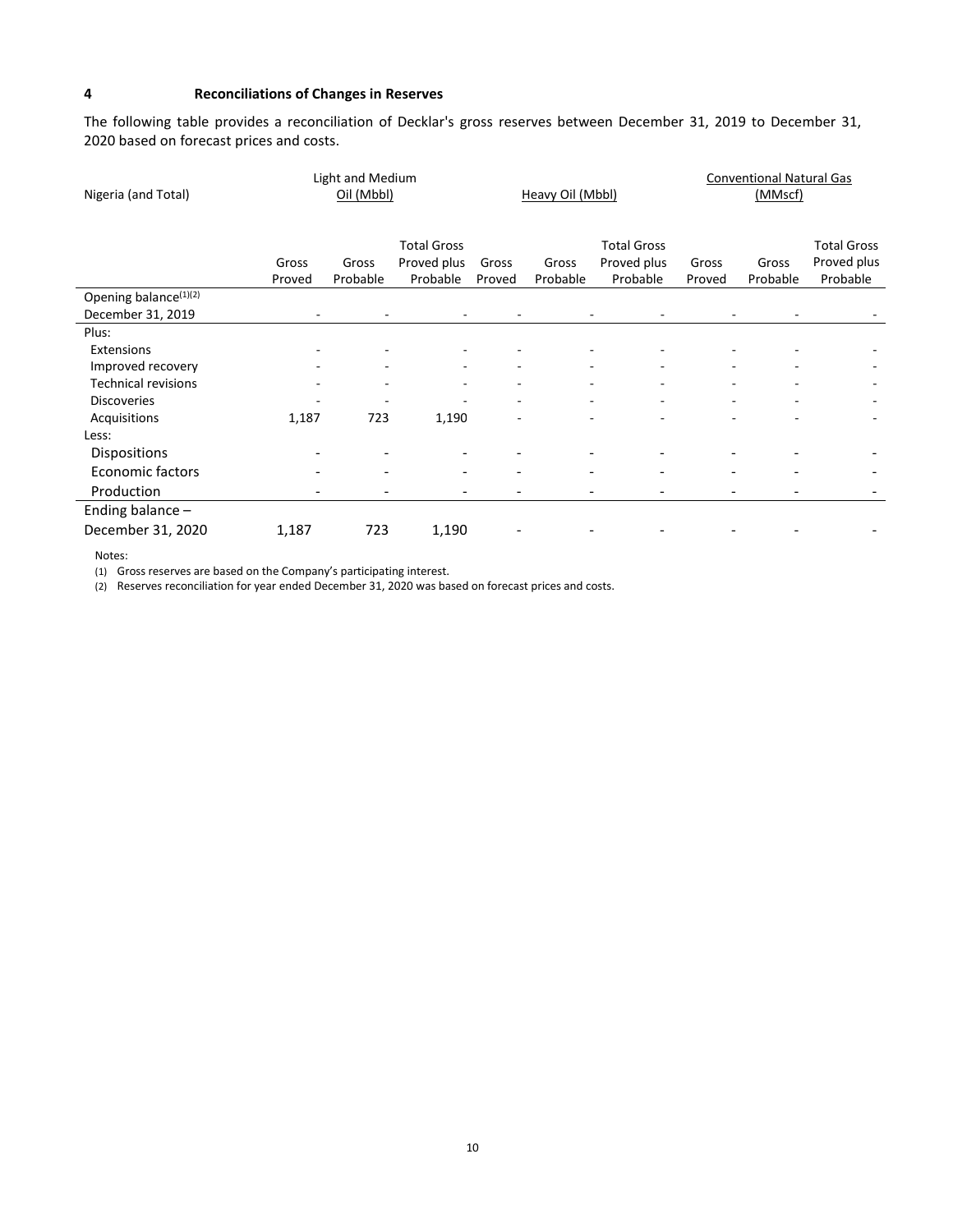#### <span id="page-11-0"></span>**5 Additional Information Relating to Reserves Data**

#### <span id="page-11-1"></span>**5.1 Undeveloped Reserves**

The following table summarizes the volumes of Decklar's proved undeveloped reserves and probable undeveloped reserves that were first attributed in each of Decklar's most recent three financial years and before that time, in the aggregate.

#### **SUMMARY OF COMPANY UNDEVELOPED RESERVES (Forecast Prices & Costs)**

|                    | Light/Medium Oil |        | Heavy Oil  |               | <b>Conventional Natural Gas</b> |               |
|--------------------|------------------|--------|------------|---------------|---------------------------------|---------------|
| Proved Undeveloped | First            |        | First      |               | First                           |               |
|                    | Attributed       | Booked | Attributed | <b>Booked</b> | Attributed                      | <b>Booked</b> |
|                    | (Mbbl)           | (Mbbl) | (Mbbl)     | (Mbbl)        | (MMscf)                         | (MMscf)       |
|                    |                  |        |            |               |                                 |               |
|                    |                  |        |            |               |                                 |               |
|                    |                  |        |            |               |                                 |               |
|                    |                  |        |            |               |                                 |               |
|                    |                  |        |            |               |                                 |               |
|                    | 483              | 483    |            |               |                                 |               |
|                    |                  |        |            |               |                                 |               |

| Probable Undeveloped | First      |               | First      |               | First      |         |
|----------------------|------------|---------------|------------|---------------|------------|---------|
|                      | Attributed | <b>Booked</b> | Attributed | <b>Booked</b> | Attributed | Booked  |
|                      | (Mbbl)     | (Mbbl)        | (Mbbl)     | (Mbbl)        | (MMscf)    | (MMscf) |
|                      |            |               |            |               |            |         |
|                      |            |               |            |               |            |         |
|                      |            |               |            |               |            |         |
|                      |            |               |            |               |            |         |
|                      |            |               |            |               |            |         |
| 2020.                | 294        | 294           |            |               |            |         |

The following discussion generally describes the basis on which Decklar attributes proved and probable undeveloped reserves and its future plans for developing such reserves.

#### **Proved Undeveloped Reserves**

Proved undeveloped reserves are those reserves expected to be recovered from known accumulations and meeting the confidence criteria for the Proved Reserves category, where a significant capital expenditure (such as the cost of drilling a well) is required to render them capable of production.

#### **Probable Undeveloped Reserves**

Probable undeveloped reserves are those additional reserves (not included in the Proved category) expected to be recovered from known accumulations and meeting the confidence criteria for the Probable Reserves category, where a significant capital expenditure (such as the cost of drilling a well) is required to render them capable of production.

The Company expects that all the undeveloped Proved and Probable reserves will be developed within a two-year timeframe, consistent with the development program represented in the McDaniel Report.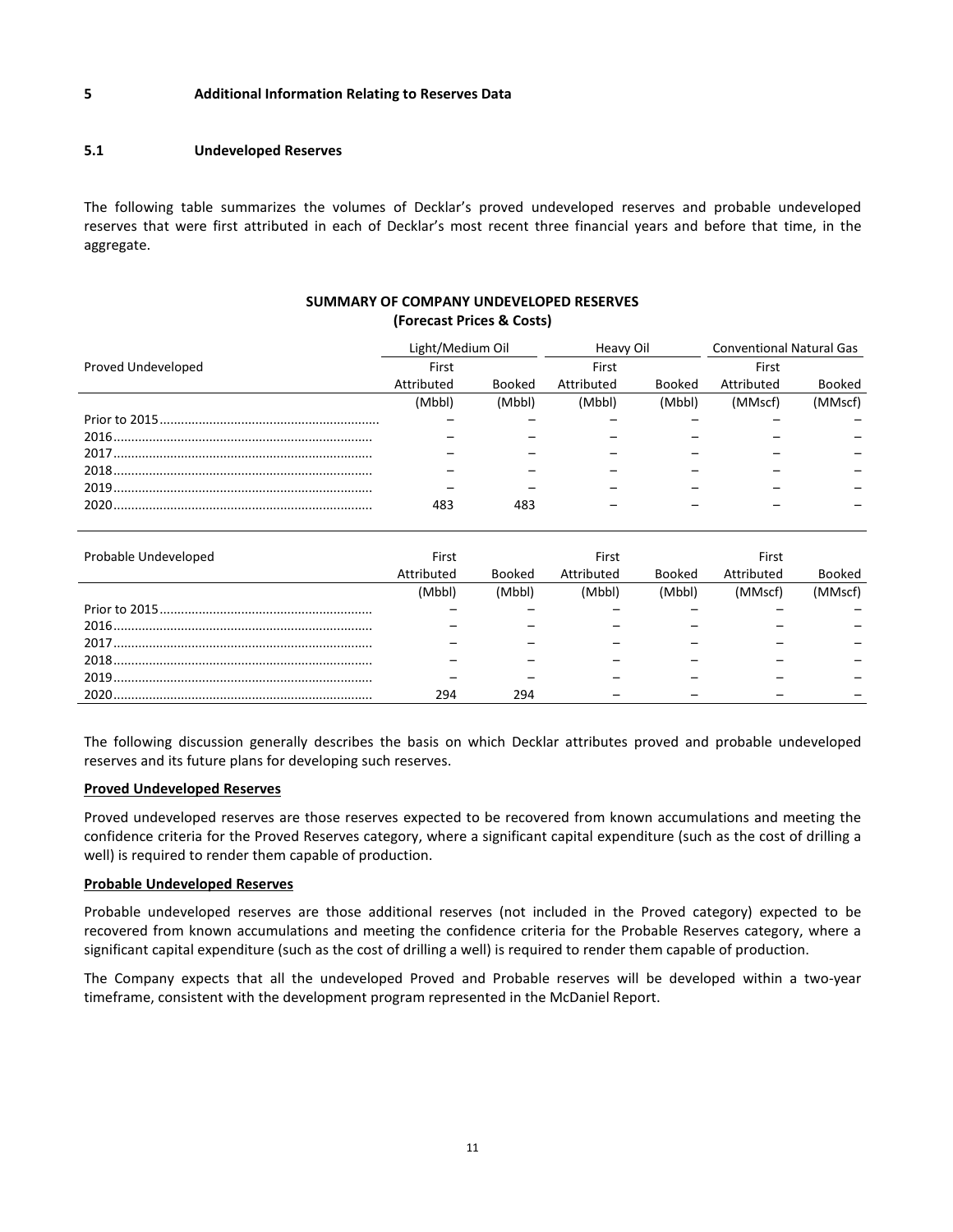#### <span id="page-12-0"></span>**5.2 Significant Factors or Uncertainties**

McDaniel conducted its independent reserves evaluation on Decklar's reserves as at December 31, 2020. The process of establishing reserves requires significant judgments and decisions based on available geological, geophysical, engineering and economic data. These estimates may change substantially as additional data from ongoing development activities and production performance becomes available and as economic conditions impacting oil and gas prices and costs change.

As circumstances change and additional data become available, reserves estimates also change. Estimates made are reviewed and revised, either upward or downward, as warranted by the new information. Revisions are often required due to changes in well performance, prices, economic conditions and governmental restrictions.

Although every reasonable effort is made to ensure that reserves estimates are accurate, reserves estimation is an inferential science. As a result, the subjective decisions, new geological or production information and a changing environment may impact these estimates. Revisions to reserves estimates can arise from changes in year-end oil and gas prices, and reservoir performance.

The reserve estimates of Decklar's oil, NGL and natural gas reserves provided in this Statement of Reserves Data and Other Oil and Gas Information are estimates only and there is no assurance or guarantee that the estimated reserves will be recovered. Actual reserves may be greater or less than the estimates provided herein and such variances could be material.

#### <span id="page-12-1"></span>**5.3 Future Development Costs**

The following table provides information regarding the development costs deducted in the estimation of future net revenue attributable to the Decklar's reserves.

|                     |                        | Proved Plus Probable | Proved Plus Probable Plus |
|---------------------|------------------------|----------------------|---------------------------|
|                     | <b>Proved Reserves</b> | Reserves             | Possible Reserves         |
|                     | \$ millions            | \$ millions          | \$ millions               |
| Nigeria (and Total) |                        |                      |                           |
|                     | 9.0                    | 9.0                  | 9.0                       |
|                     | 6.5                    | 6.5                  | 6.5                       |
|                     | 1.0                    | 1.0                  | 1.0                       |
|                     |                        |                      |                           |
|                     |                        |                      |                           |
|                     |                        |                      |                           |
|                     |                        |                      |                           |

#### **FUTURE DEVELOPMENT COSTS (UNDISCOUNTED)(1)**

Note:

(1) Future Development Costs shown are associated with booked reserves in the McDaniel Report and do not necessarily represent the Company's full exploration and development budget.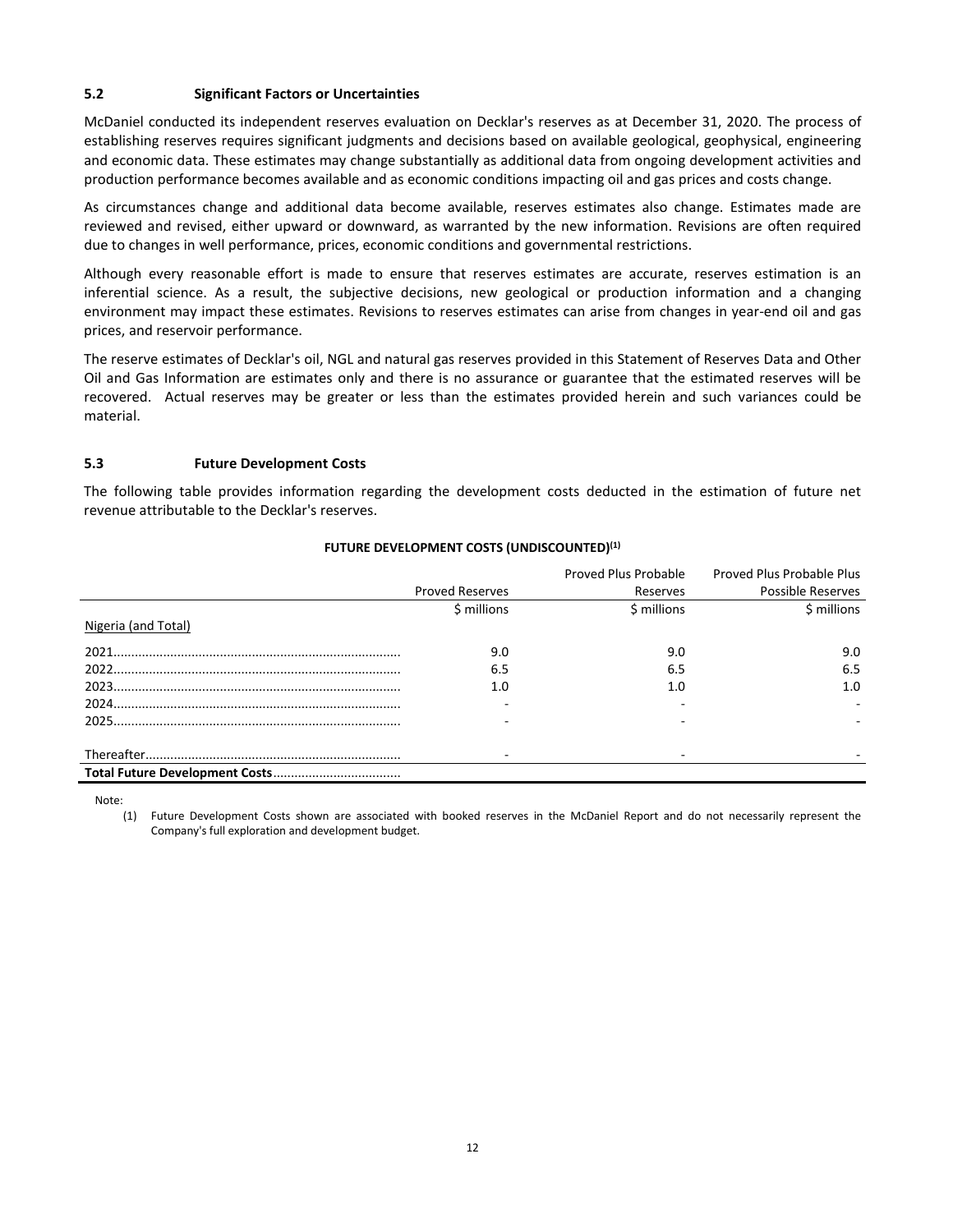#### <span id="page-13-0"></span>**6 Other Oil and Gas Information**

The following is a summary of Decklar's participating interest in Nigerian properties with proved, probable and possible reserves as at the most recently completed financial year.

#### <span id="page-13-1"></span>**6.1 Oil and Gas Properties and Wells**

The Oza Field is an onshore conventional oil field, on dry terrain, in the northwestern part of Oil Mining Lease ("OML") 11, approximately 30 kilometres southwest of Port Harcourt which is part of the Abia State in Nigeria. The field was formerly operated by Shell Petroleum Development Company of Nigeria Ltd. ("Shell"), the local subsidiary of Royal Dutch Shell PLC.

The Oza Field's 20 square kilometre concession was carved out of OML 11 in 2003 as part of the Government's Marginal Field Development Program and was awarded to Millenium Oil and Gas Company Limited ("Millenium") having won the bid during the 2003 Marginal Fields Licensing Round. Millenium is the operator and now holds 60% of the Oza Field license, having farmed down 20% to Hardy Oil Nigeria Limited and 20% to Emerald Energy Resources Limited. Decklar is developing the field through a Risk Service Agreement ("RSA") with Millenium on behalf of the Oza Field Joint Venture ("JV") which was entered into in 2019. Under the RSA, Decklar provides technical and financial support to the JV and receives 80% of the Oza Field's gross production before payout, and after payout receives a sliding scale share of the field's gross production starting at 80% and reducing over several intermediate tiers to 40% after 10 million barrels of cumulative crude oil sales from the Oza Field since the RSA came into effect.

The Oza Field has three wells and one side track drilled by Shell between 1959 and 1974. During the period when Shell was the operator, there were two periods of extended production testing from the Oza-1, -2 & -4 wells. Well tests on two wells estimated 2,000 boe/d at 35°-43° API gravity crude oil. The oil-bearing sandstone reservoirs in the Oza Field are of the Agbada formation, consistent with regional oilfields in the Niger Delta. A 140 square kilometre 3D seismic survey covers the full area of the Oza Field and forms the basis for subsurface interpretation and field development planning.

Since Millenium's acquisition of the Oza Field, infrastructure has been installed including (i) an export pipeline to tie the Oza Field into the Trans Niger Pipeline ("TNP") operated by Shell which goes to the Bonny Export Terminal, (ii) a 6,000 bopd Early Production System ("EPF") suitable to process the oil water and gas from the Oza Field, (iii) a lease automatic custody transfer ("LACT") unit fiscal metering system, and (iv) infield flow-lines and manifolds. Millenium also conducted several flow tests of the existing wells which had produced between 500 - 1,200 boe/d on test. The Oza Field has not yet been put on long term commercial production.

Decklar intends to pursue the initial development on the Oza Field by re-entering the existing wells to reinstate production, which will be accompanied by additional appraisal activities in the field. These activities are anticipated to be carried out during 2021-2022.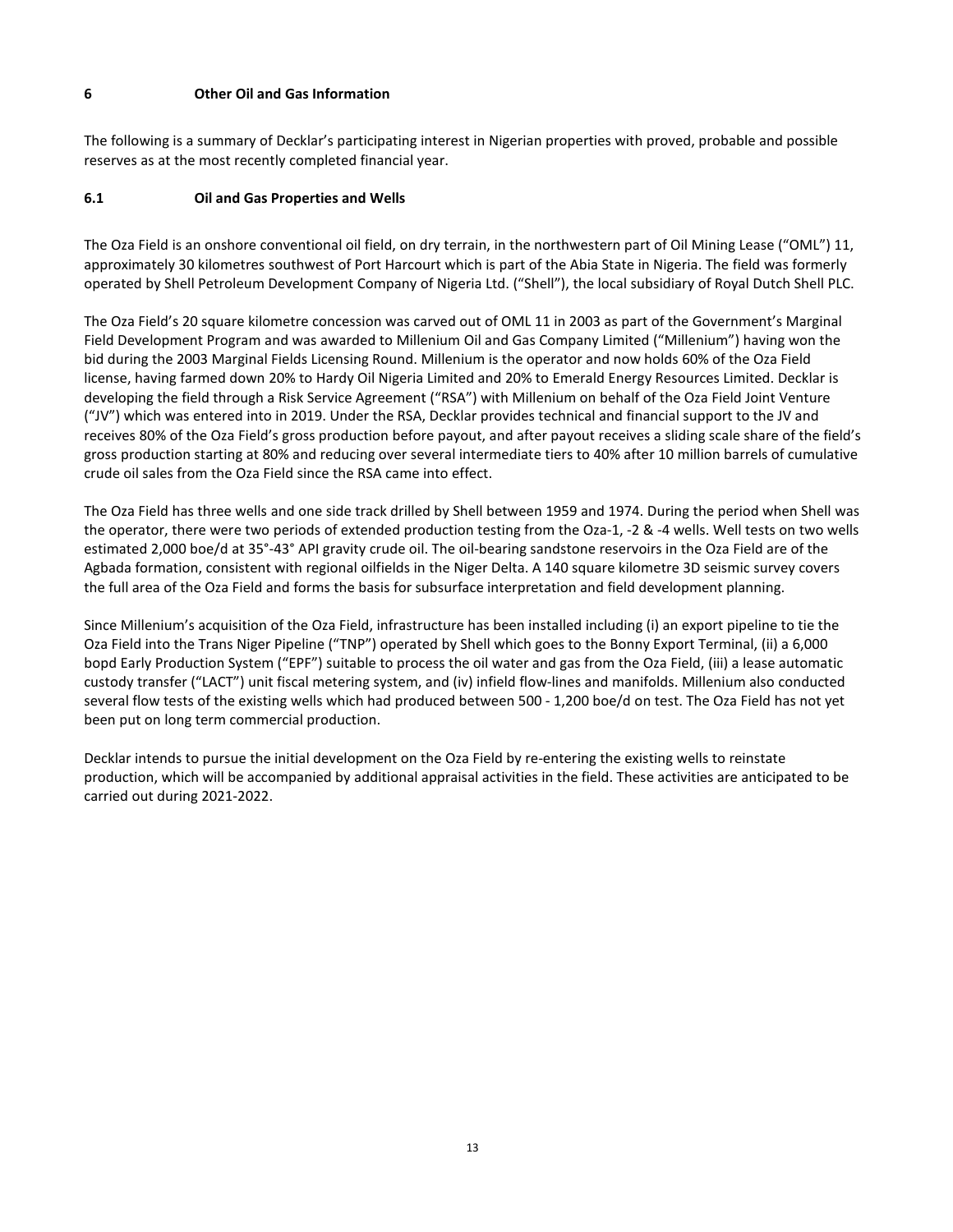#### **SUMMARY OF PRODUCING AND NON-PRODUCING WELLS**

|                     | Light/Medium |           | Conventional |       |
|---------------------|--------------|-----------|--------------|-------|
|                     | Oil          | Heavy Oil | Natural Gas  | Total |
|                     | (wells)      | (wells)   | (wells)      |       |
| Nigeria (and Total) |              |           |              |       |
| Gross Wells $(1)$   |              |           |              |       |
|                     | 2.0          |           |              | 2.0   |
|                     | 1.0          |           |              | 1.0   |
|                     | 3.0          |           |              | 3.0   |
| Net Wells $(2)$     |              |           |              |       |
|                     | 1.6          |           |              | 1.6   |
|                     | 0.8          |           |              | 0.8   |
|                     | 2.4          |           |              | 2.4   |

Notes:

(1) "Gross Wells" represent the number of wells in which the Company has a working-interest.

(2) "Net Wells" represent the number of wells obtained by aggregating the Company's working-interests in each of its Gross Wells.

(3) "Producing" includes wells presently producing and contributing revenue or wells presently producing that are expected to contribute revenue in the foreseeable future through the sale of presently produced oil.

(4) "Non-Producing" includes wells that are presently non-producing or wells presently producing but are not expected to contribute revenue in the foreseeable future through the sale of presently produced oil.

The Company currently holds a participating interest in the Oza Field. Details of the participating interest and the Oza Field are provided below.

#### <span id="page-14-0"></span>**6.2 Properties With No Attributed Reserves**

The Company held no properties through the year ended December 31, 2020 which have no attributed reserves.

#### <span id="page-14-1"></span>**6.3 Forward Contracts**

The Company has not entered into any forward contracts.

#### <span id="page-14-2"></span>**6.4 Additional Information Concerning Abandonment and Reclamation Costs**

| Abandonment and Reclamation Costs |                  |  |
|-----------------------------------|------------------|--|
| Undiscounted                      | Discounted @ 10% |  |
| \$000                             | \$000            |  |
|                                   |                  |  |
| 1,945                             | 1,332            |  |
|                                   |                  |  |

The table above shows the Company's participating interest share at December 31, 2020 of the estimated well and facilities abandonment and reclamation costs (not including any "credits" for equipment salvage). Abandonment and reclamation costs have been estimated using industry practice and are in line with estimates in the operator's development plans.

#### <span id="page-14-3"></span>**6.5 Tax Horizon**

The Company has no foreseeable material tax liabilities associated with its oil and gas operations.

#### **6.6 Costs Incurred**

The costs included in the following represent the Company's share of the total costs incurred.

Costs incurred in the year ended Dec 31, 2020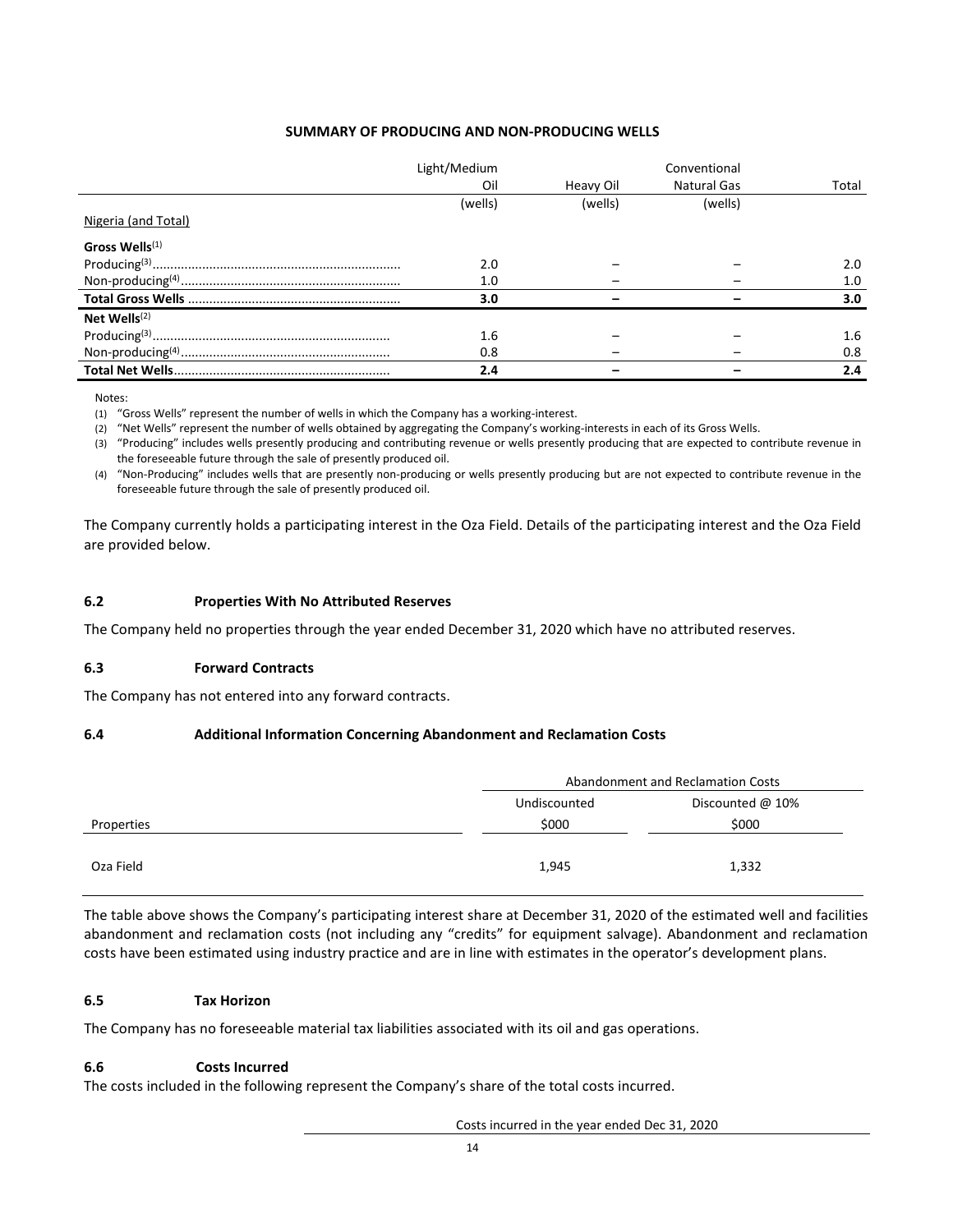| Properties in Nigeria | Acquisition Costs <sup>(1)</sup><br>\$ millions | <b>Exploration Costs</b><br>\$ millions | Development Costs<br>\$ millions | <b>Other Costs</b><br>\$ millions |
|-----------------------|-------------------------------------------------|-----------------------------------------|----------------------------------|-----------------------------------|
| Oza Field             | 8.55                                            | $\overline{a}$                          | $\overline{\phantom{0}}$         |                                   |
| <b>TOTAL</b>          | 8.55                                            | ۰                                       | $\overline{\phantom{0}}$         |                                   |

Notes:

(1) The Acquisition of the Oza Field was completed as a deal in Decklar's corporate shares which at the time of acquisition had a nominated value of \$8.55 million